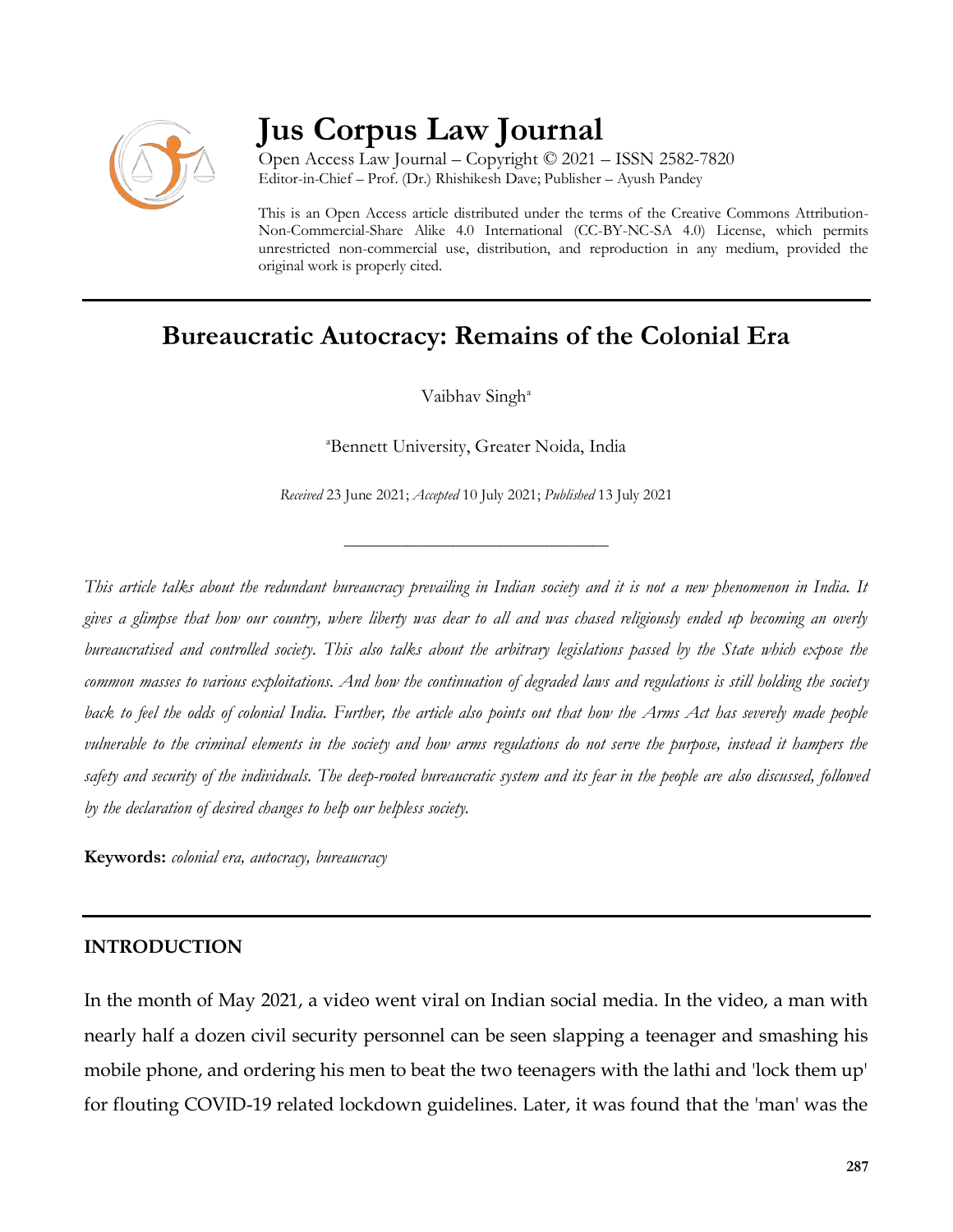District Magistrate of Surajpur district of Chhattisgarh, and the two teenagers were out to buy some medicines for the ill ones in the family. After public howling over the incident, he was 'transferred' by the state government. Yes, in our bureaucracy transfer is a punishment, which we will explore later, why so? Meanwhile, this exploitation of ourselves by the bureaucracy is so much generalised in our minds that, it no more seems like one. Often, the talks on such an issue are made a laughing matter and are avoided by saying, "that happens everywhere" and "power corrupts". It is true that it happens everywhere, and power corrupts, so why allow such a power in the first place? Bureaucratic Autocracy in India is not a new phenomenon, rather it is the continuation of the earlier regimes against whom our society fought for centuries to get liberation.<sup>1</sup> Still, our system is running on the carcass created by the Turks, the Persians, the Mongols, and the Britishers. The point can be made that 'you need a system to run a country '. Well, of course, we need a system to run our country, but that system has to be designed by the people to govern themselves and not adopting the system created by the ones who had only dreamed of controlling us and stealing our resources by creating an Autocratic system of Bureaucracy. So, the examination of the levels and measures of Remains of The Colonial Era becomes inescapable to establish that, freedom and liberation mean a substantial level of freedom and liberation to the people and not just an ostentatious change in the governing elites from being foreign nationals to being Indian nationals.

#### **ALL ABOUT BUREAUCRATIC AUTOCRACY**

 $\overline{\phantom{a}}$ 

The advent of Socialism in India as a political, social, and economic thought was majorly made by the English schools established in the Presidencies of Bengal, Bombay, and Madras. And to some, an extent by the Indian ex-pats either studying or working on high pay positions, abroad. Soon, the thought of Socialism became the beacon of resistance against the ruling elites in continental Europe, and so to us as the ancient saying that "the enemy of my enemy is my friend". But, between all this partisanship what we forgot to consider is that be it the 'enemy' or the 'enemy's enemy' they both are principally and essentially authoritarian in their belief.

<sup>1</sup> Wire Staff, 'India Is No Longer a Democracy but an 'Electoral Autocracy': Swedish Institute' (*The Wire*, 11 March 2021) [<https://thewire.in/rights/india-no-longer-democracy-electoral-autocracy-v-dem-institute-report-bjp](https://thewire.in/rights/india-no-longer-democracy-electoral-autocracy-v-dem-institute-report-bjp-narendra-modi)[narendra-modi>](https://thewire.in/rights/india-no-longer-democracy-electoral-autocracy-v-dem-institute-report-bjp-narendra-modi) accessed 16 June 2021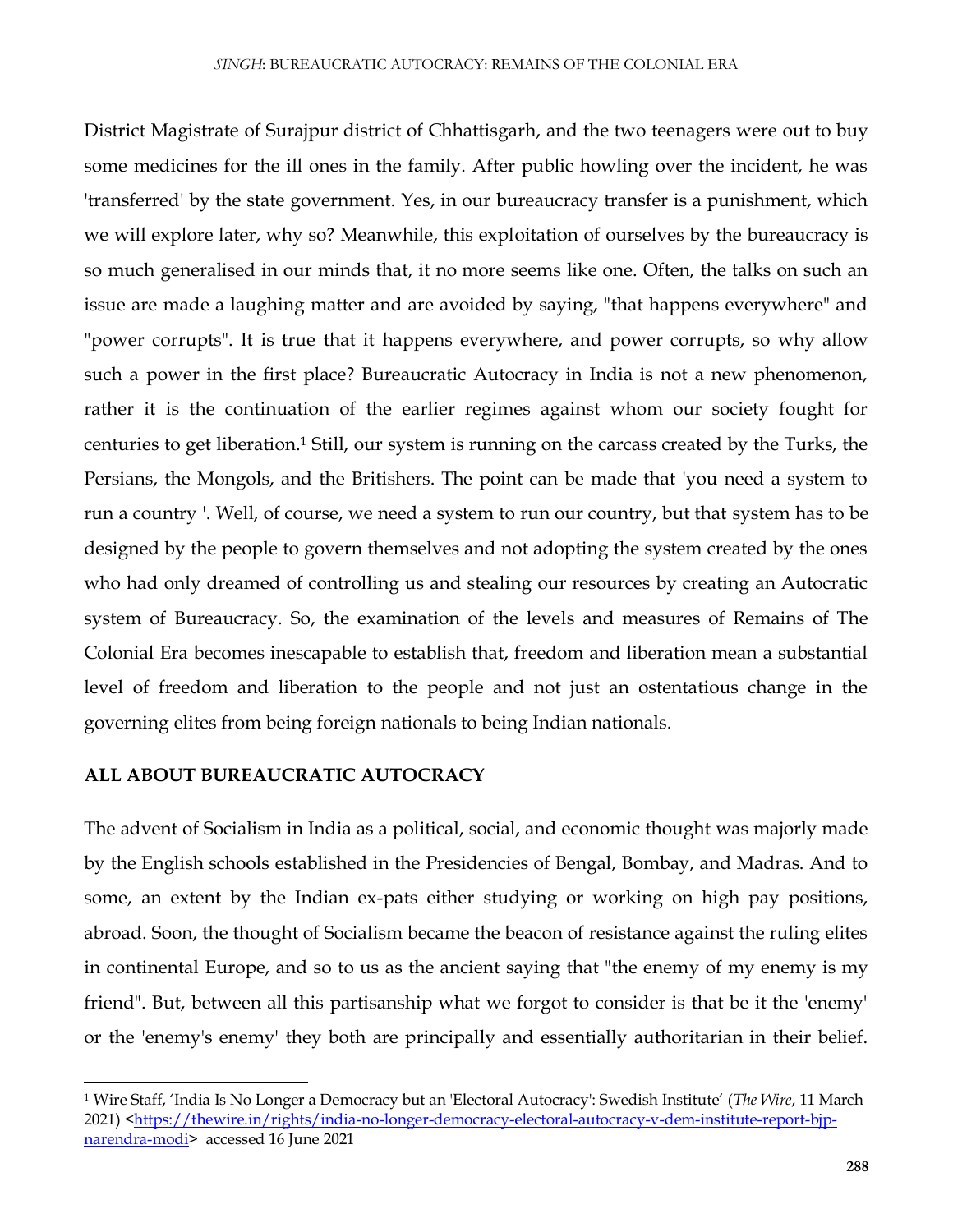Socialism exists on the autocracy of the state. And that autocracy is implemented by its machinery which is also autocratic in nature. So, the Socialist systems need a strong Bureaucracy to survive. This also means that Bureaucracy will be designed in such a way so it can overpower the people to accept the will of the state. And exactly that happened with the Indians and our political system post-independence from the British. We were hateful of the systems of the British Kingdom and its excesses, so we tried to revolt against it and adopted the Socialist system. But essentially the 'system' did not change for the people. The people were inferior to the State and its Bureaucracy and so they still are. The words like independence, freedom, liberation, et cetera do not mean a mere change in the ruling elite but it has to be the independence, freedom, and liberation of the people. This penetration of the fear and lust of being in Bureaucracy can be understood by the want of somehow getting a government job. This desire of getting a government job has not faded away in our society for centuries. The question could be asked that, why so much aspiration for a government job? The answer to this question is probably with every Indian who has ever faced Bureaucracy, simply saying because of the voluminous amount of power and black money. When the people are petrified of the Bureaucracy and see no sign of change from any side or anytime soon, they become helpless and try to join the same Bureaucracy (government jobs). As it is always better for the people to somehow join the exploiters than getting exploited.

It is needless to say that the Bureaucratic Autocracy arises via the State itself. And the State presses this autocracy in the influence of the power elites by opening the fountain of legislations to 'govern' each and every aspect of the life of the people. Ideally, this shall change and stop after Indian independence. But surprisingly this did not happen. Majorly we have the same laws with moderate modifications, which were made by the colonisers to control our people and loot their wealth. The point could be made that earlier their interpretations were made in favour of the Britishers and now they are made in favour of the Indians. To some extent that is true, but the problem arises when you see that earlier these laws were primarily favouring the British establishment, and still these laws majorly favour the power elites of the Indian polity and the bureaucracy. So, what for the people? There is no 'win' for the people if Indian independence is all about regime change and not the liberty of the individual. Besides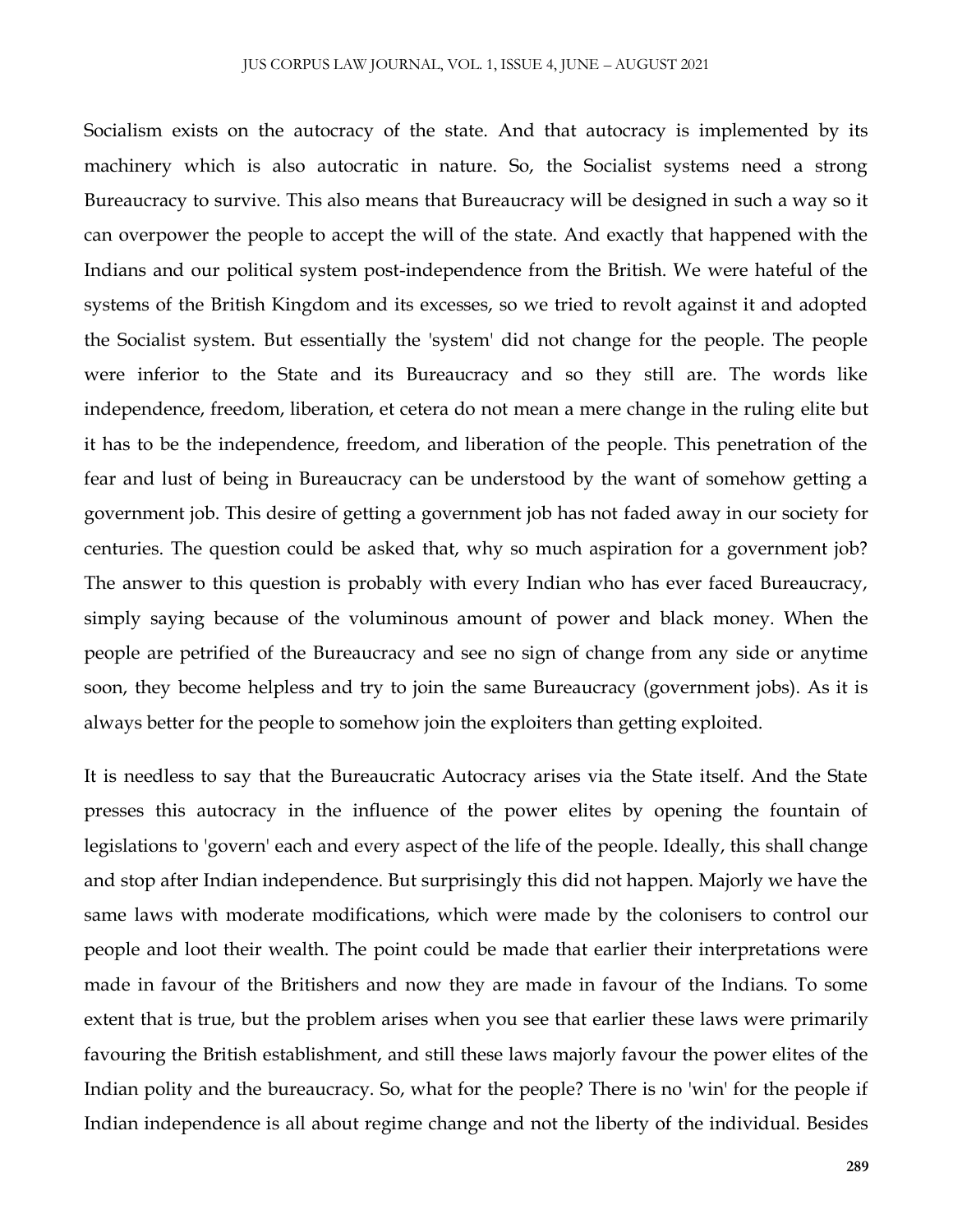the continuation of redundant laws and State encroachment on the liberty and dignity of the individual, there is a curious case that, how do they do that? This could be understood by our 'household' tendencies.

We the people have a serious tendency of getting flattered by the impressive talks, without realising and calculating the real cost one and all have to pay for it. For example, one might not like if a politician says, "will make laws to loot you and restrict your freedom", but people will be flattered by the same if a comparatively smarter politician says, "will make laws for government-funded free food, clothing, housing, education, and healthcare". People do not realise that through this bait of everything being given for 'free', the State will be concentrating more and more power in its hands and taking the power of making individual choices from the people away. And the element of 'free' is never free. The State is not a magic tool that will create abundance out of scarcity, instead, it will take high taxes in the name of all these free services and give it to the bureaucracy to handle, which is always a mess to handle for the common people. In this way, the State exploits our human tendencies and we the people end up creating a humongous over-controlling State and a gigantic bureaucracy, with which we can never deal with dignity.

As discussed, that the bureaucracy derives its power from the State and the State exalts its influence through various legislations. In the common masses, there is a saying which could be called popular or unpopular, depending on the perspective that, "do not mess with the system, the system will slap one law and you will end up your life-fighting cases in the court". The same seems true when we inspect the reality on the ground. Here we can study the same thorough examination of two such legislations. The National Security Act, 1980 is one of the most discussed ones which calls for the "preventive detention" of the individuals and section 13 of this legislation provides for a maximum of twelve months of detention. This means that any government, either Central or State governments can order the detention of the individuals and they are not to be presented in a court for the full of that period. This is hugely violating the aspect of common human freedom and the element of justice, as even if someone is guilty of something, so they are to be tried in a court and not kept in so-called "preventive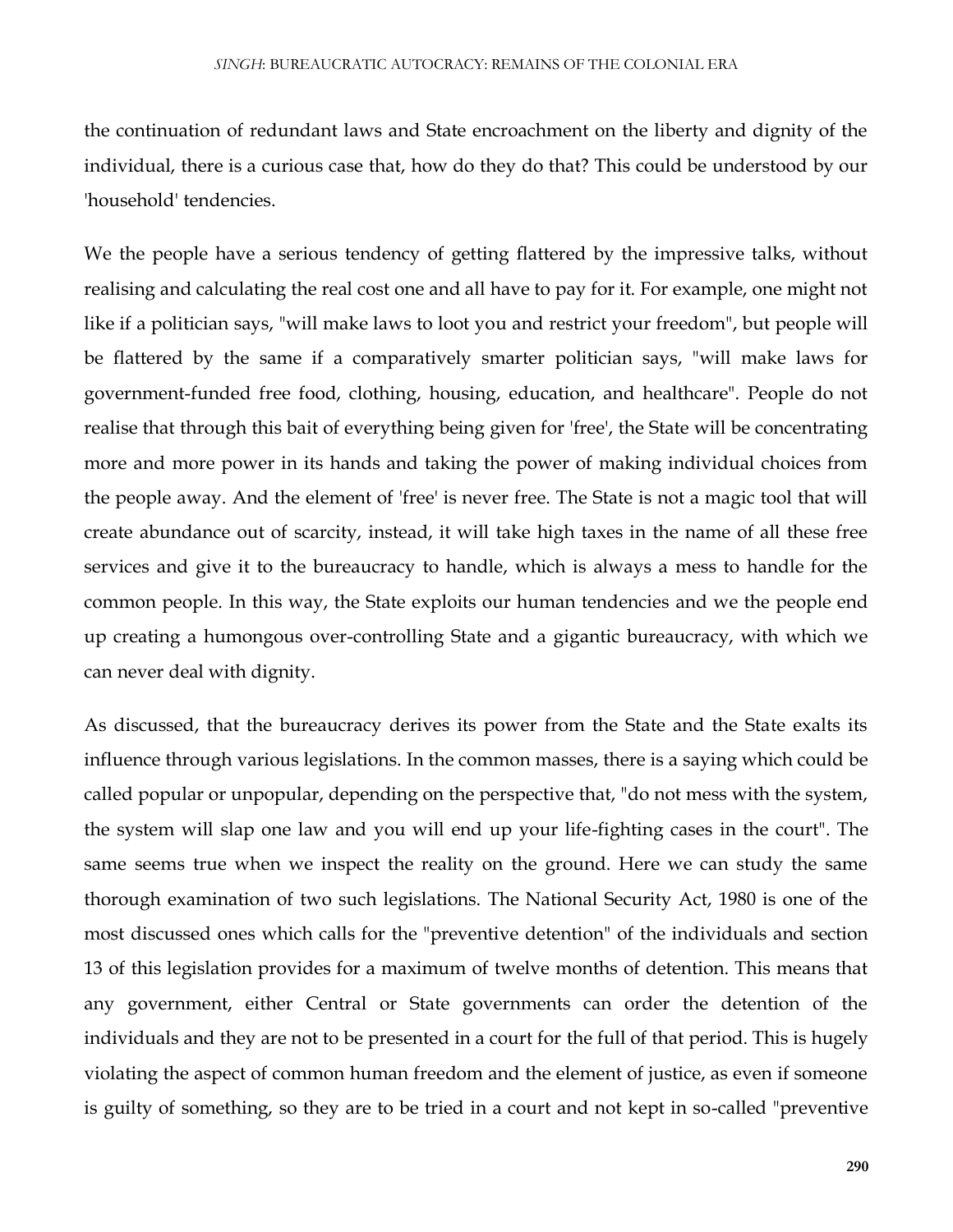detention". The second such law is The Scheduled Castes and Scheduled Tribes (Prevention of Atrocities) Act, 1989.<sup>2</sup> Section 18 of this legislation says that anyone charged under this Act cannot take anticipatory bail under section 438 of The Code of Criminal Procedure, 1973.<sup>3</sup> This means the accused has to have in the custody, 'no matter what.' But through an amendment to the same in 2018, things became even clearer. The insertion of section 18A says that no primary investigation is required to arrest the person and keep them in the custody and even any court order and judgment will not have an effect on such custody. Now, those who are familiar with the 'real world' know that arbitrary legislations like this are a boon for corruption in the bureaucracy. And in this case, where the decider of your destiny is a police officer, the rates are going to be high and for many, they are higher than what they can afford to sacrifice.

In the year of 1878, the British Indian government came with a law called the Indian Arms Act, 1878. This legislation banned all form of manufacturing, sale, possession and carrying of firearms which were not authorised by the British government in India. This has to be noted that before the War of Indian Independence in 1857, there were no such laws in British India. This adequately hints that the British government was terrified of the idea that Indians can carry firearms. But this banning of carrying of firearms was not given away with the end of British rule in India, instead carried forward by the new Arms Act, 1959.<sup>4</sup> It can be argued that it was done to stop the Communists from waging war against the newly independent India, but then it shall also be asked that have not they already have the arms. At the place of disarming the wrong, our policies gave disarmed the ones who are most vulnerable of all, that is the common people. And made us at the mercy of those who do not care about such legislations and are still possessing the arms to hunt down the unarmed and to the police personnel, whose previous conducts have left zero credibility in the eyes of the people. Now when we are talking about the Arms Acts and banning it for the common masses, then it must be clear that it has a huge impact on our Life and Liberty. To understand how we can take an example of a riot. Why riots happen is not our issue, but why the people rioting have no fear in them? This could be answered because they are in a significant amount of number, so they do

 $\overline{\phantom{a}}$ 

<sup>2</sup> Scheduled Castes and Scheduled Tribes (Prevention of Atrocities) Act 1989

<sup>3</sup> Code of Criminal Procedure 1973, s 438

<sup>4</sup> Indian Arms Act 1959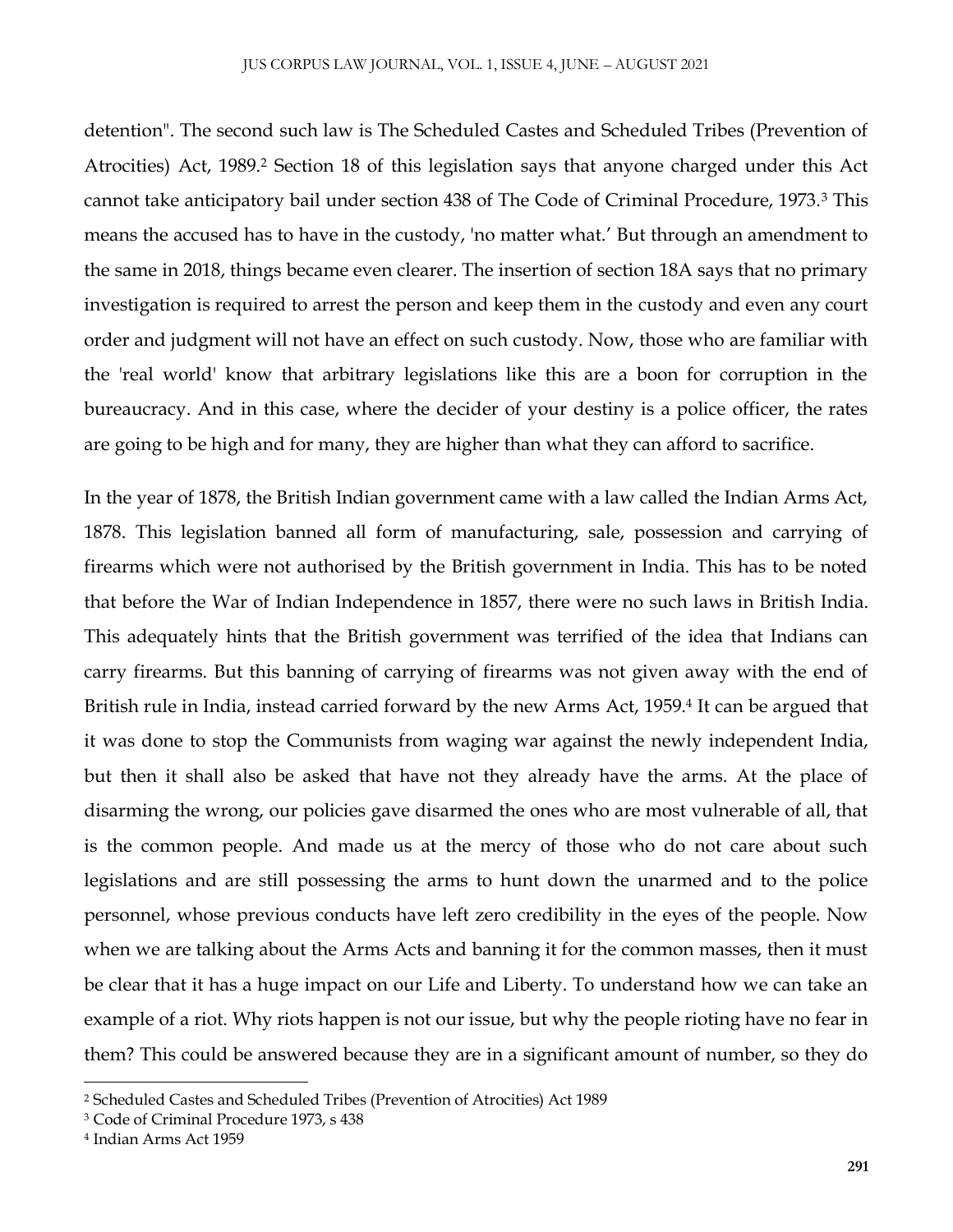not fear the security forces and keep on looting, destroying, raping, and killing. It is true that the security forces cannot instantly overpower a rioting group, but what if their target (the common people) are armed for their safety and security as well? Then the scenario will be entirely different. As then, the rioters will have the fear that people are well armed to confront for their safety and security. And this can significantly reduce such incidents. The same could be understood by the various example which India faced or is facing right now. During the 90s there were open killings in undivided Bihar. Besides the local groups, the Maoist miscreants were on the rise. Looting, killings, abduction, and illegally occupying the property were common. The only ones, who were on target, got saved by their personal firearms because the police are infamous to not reach on time and occasionally siding with the criminals instead of the victim. Today, there areas affected by terrorism, dozens of districts affected by Left - Wing - Extremism, and many local groups targeting people to extract money and property. They do not fear, because they know their target has nothing to protect itself. And as far as the bureaucracy is concerned, which in this case would be the police officers, for them there is a saying in Northern States of India that, "you remove the Police, theft will stop". On the ground, as a common person, we the people are ever exposed to this and that frightens us all.

The following is the view of Mahatma Gandhi on the Arms Act, the year 1918:

*"Among the many misdeeds of the British rule in India, history will look upon the Act depriving a whole nation of arms as the blackest. If we want the Arms Act to be repealed, if we want to learn the use of arms, here is a golden opportunity. If the middle classes render voluntary help to Government in the hour of its trial, distrust will disappear, and the ban on possessing arms will be withdrawn."* 

From the times of Mongolian rule in India, there is a prevalent system of Subedar, Daroga, and Qazi. The Subedar use to be in charge of Diwani and Fauzdari of the Suba (State), the Daroga was responsible for the law and order in a specific area awarded, and the Qazi was to see the legal matters and the matters were governed by the Sharia Islamic Law. And it is needless to say that the system of the invader is designed to exploit the natives. So was the case with this Mongolian system, with a Persian influence. When the Britishers took control of the region, they found this system useful for the exploitation of the Indians. So, they replaced Subedar